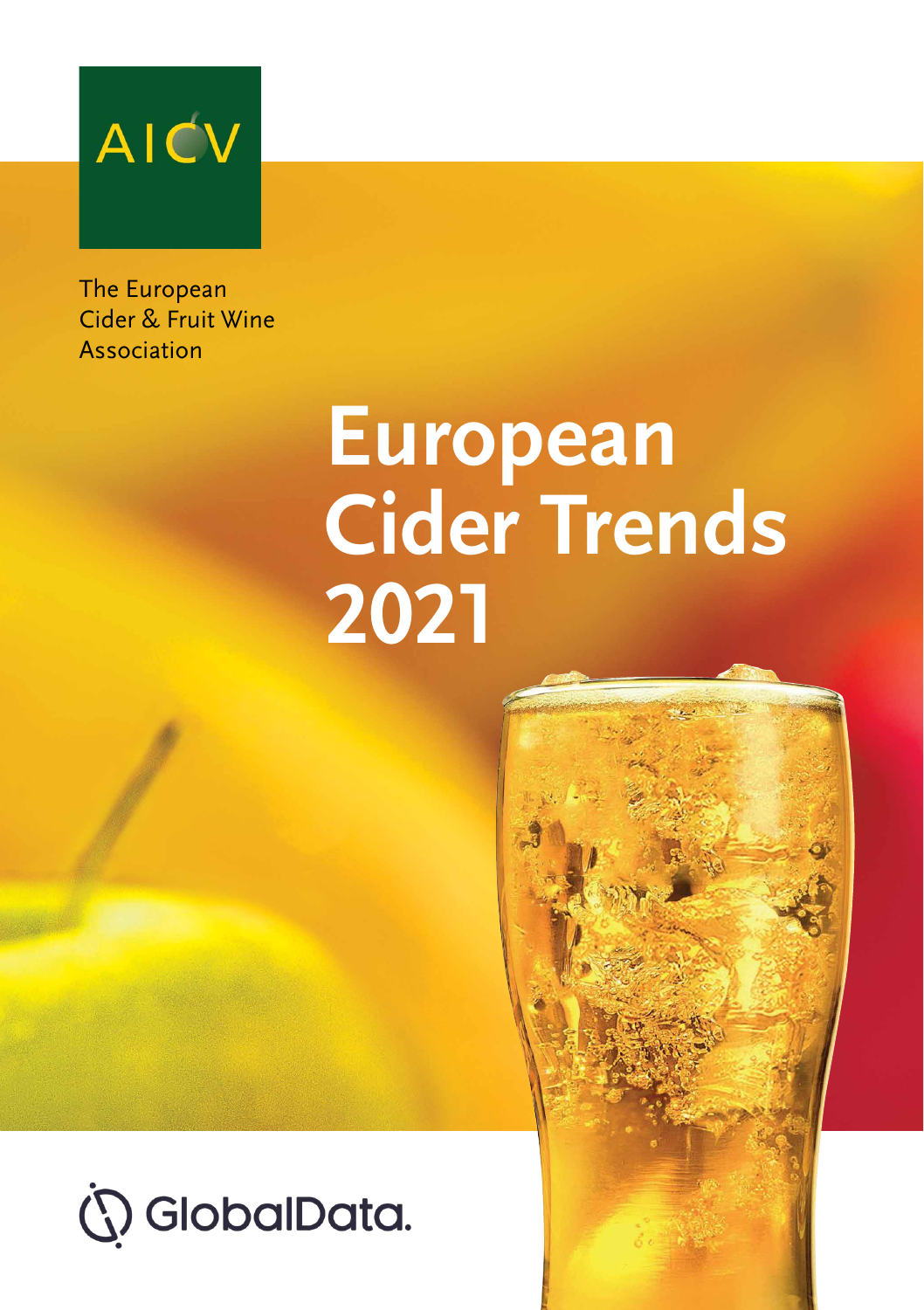### **Introduction**

AIĆV

**European Cider Trends 2021 is a collaboration between Global Data and the European Cider and Fruit Wine Association (AICV) in producing a guide that demonstrates the current key markets for cider (which includes perry, fruit flavoured cider and in some countries fruit wine).**

Although considerably smaller than the wine, beer, or spirits industries, it is nevertheless a fact that in recent years in some EU countries cider and fruit wines have enjoyed one of the fastest growth rates of all alcoholic beverages, underlining the continuous popularity of fermented fruit drinks down the ages.

The purpose of the document is to increase the awareness of cider to stakeholders (principally lawmakers and those involved with policy formulation) who may not be familiar with cider and all its varieties.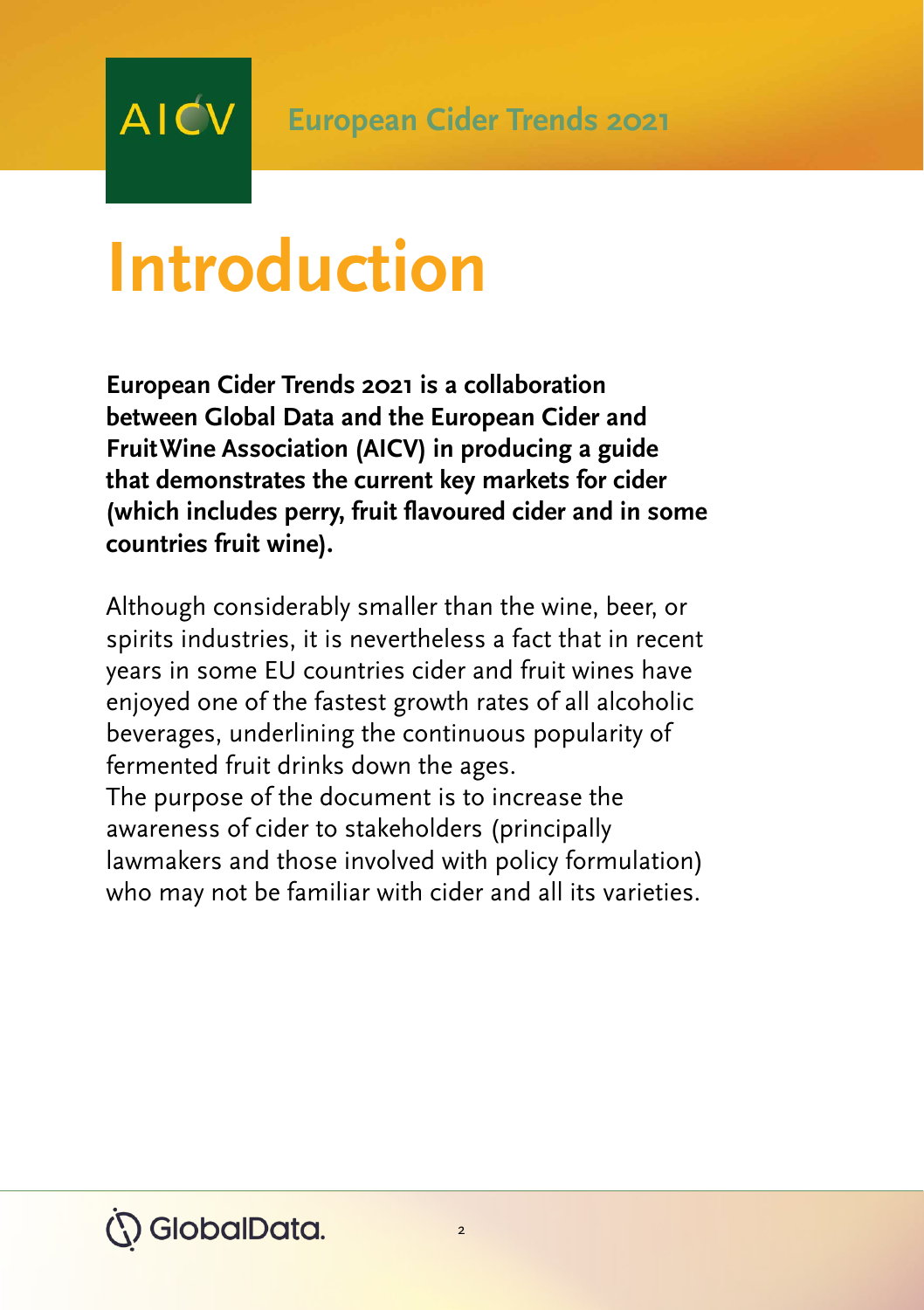## **What is Cider?**

**Cider**<sup>1</sup> is an alcoholic beverage obtained only by the complete or partial fermentation of:

• the juice of fresh apples, or

**AICV** 

- the reconstituted juice of concentrate made from the juice of apple, or
- the mixture of juice of fresh apples and of reconstituted juice of concentrate made from the juice of apple

The product will have in general an alcohol content within the range of 1,2 % to less than 8,5 % alcohol by volume (ABV), and should maintain the character of fermented apple juice. Adding distilled alcohol to cider is forbidden.

Reduced-alcohol ciders also exist on the market and these are classified as:

- **alcohol-free cider** (or non-alcoholic cider) when less than 0,5 % ABV
- **low-alcohol cider** when more than 0,5 % ABV and less than 1,2 % ABV

In the late 1980's modern ciders were born: ciders containing juice and flavourings began to be produced, alongside traditional ciders. The industry calls these **'flavoured ciders'**, and they can contain, in addition to the apple base, ingredients such as juice of other fruits, extracts, flavourings, etc.

Another innovation is the so-called 'cidre de glace' (or 'ice cider'), which is a cider made only from the fermentation of frozen juice, or frozen apples. There is no addition of water, sugar or alcohol, and alcohol content is above 7 %.

1 For a more detailed definition consult the AICV Code of Practice (www.aicv.org)

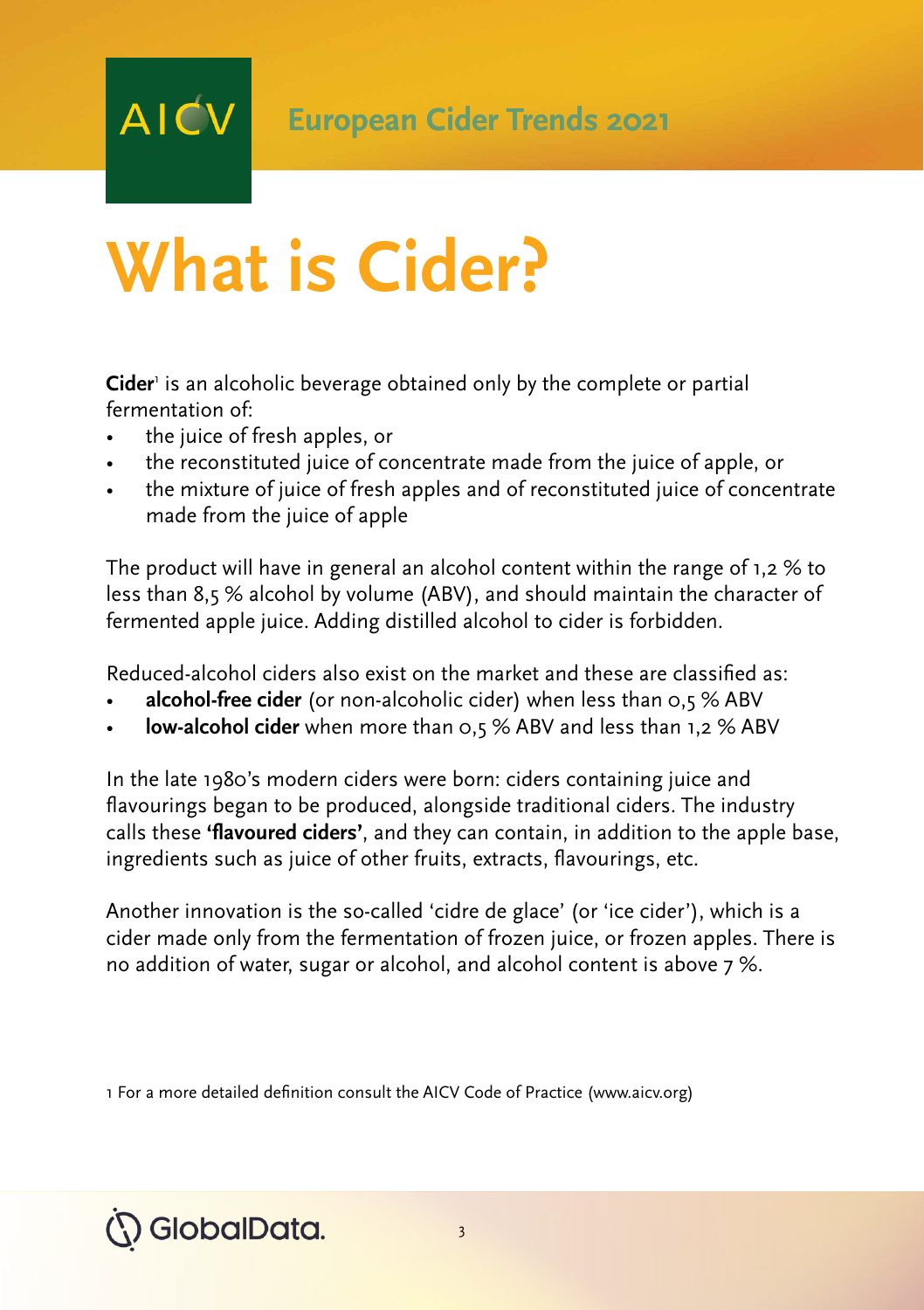AICV

## **Cider\* – Leading Markets**



\* Including Somersby which is Apple Beer Drink in Poland

SlobalData.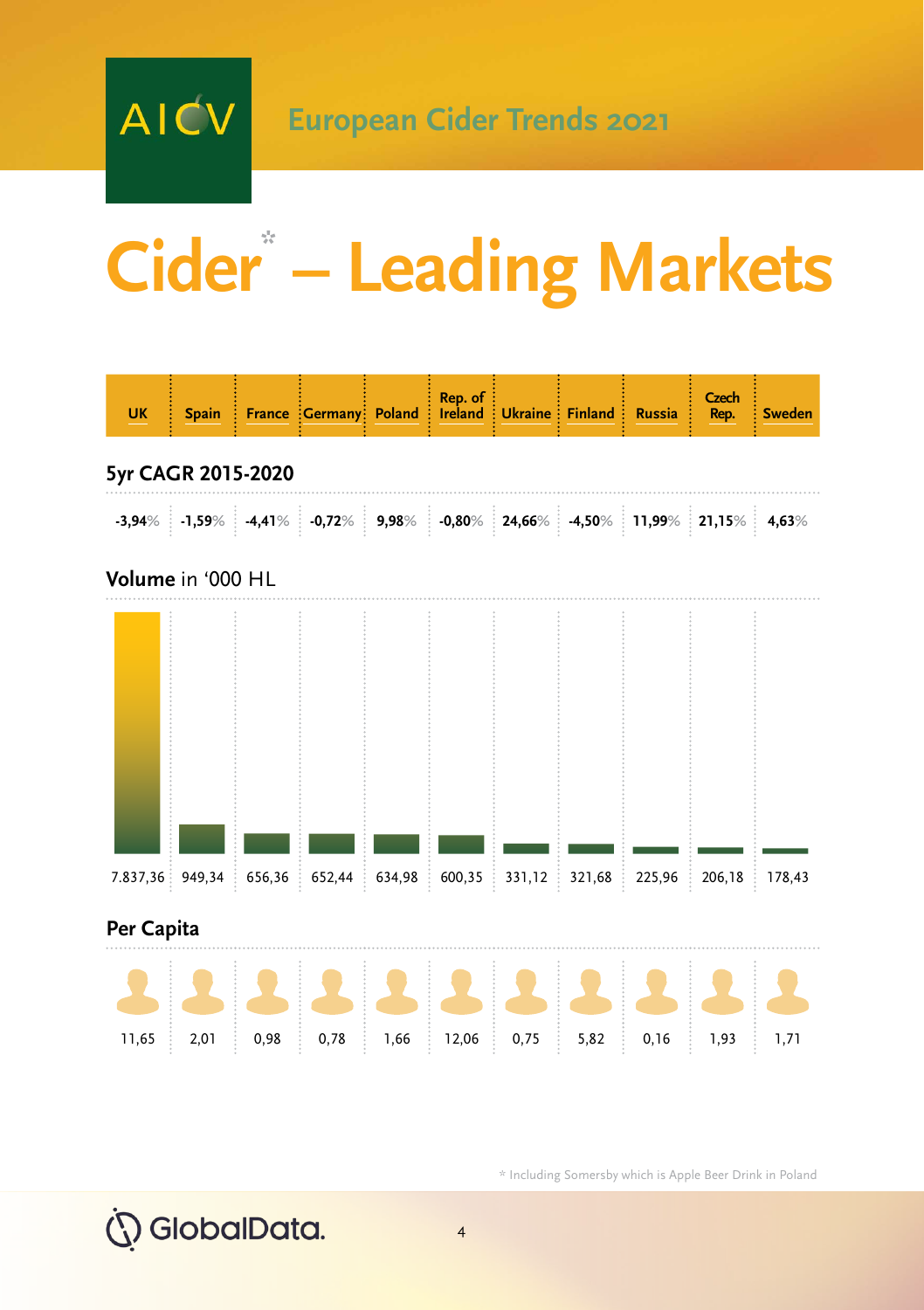# **Cider\*\* – Smaller Markets**

| Country            | Volume Th<br><b>Hectoliters</b> |    |
|--------------------|---------------------------------|----|
| $>100$ KHL         |                                 |    |
| Romania            | 165,83                          |    |
| Norway             | 144,11                          |    |
| <b>Bulgaria</b>    | 140,43                          |    |
| Portugal           | 131,41                          |    |
| Lithuania          | 120,24                          |    |
| <b>Netherlands</b> | 116,00                          |    |
| Switzerland        | 106,63                          |    |
| Hungary            | 106,39                          |    |
| Austria            | 102,05                          |    |
| 50 - 99 KHL        |                                 |    |
| Estonia            | 90,90                           |    |
| Latvia             | 87,82                           |    |
| <b>Denmark</b>     | 75,48                           |    |
| <b>Belarus</b>     | 66,46                           |    |
| $<$ 50 KHL         |                                 |    |
| Croatia            | 39,16                           |    |
| <b>Belgium</b>     | 35,41                           |    |
| Serbia             | 33,80                           |    |
| Slovak Republic    | 27,37                           |    |
| Cyprus             | 20,92                           |    |
| Greece             | 19,28                           |    |
| Bosnia-Herzegovina | 14,26                           |    |
| Montenegro         | 12,84                           |    |
| Malta              | 8,56                            |    |
| <b>Turkey</b>      | 6,55                            |    |
| Luxembourg         | 4,75                            | ▬  |
| Italy              | 4,53                            | −  |
| Moldova            | 3,96                            | m. |
| Iceland            | 3,17                            | ш  |
| Slovenia           | 3,14                            | ш  |

\*\* Data for smaller markets is a forecast



5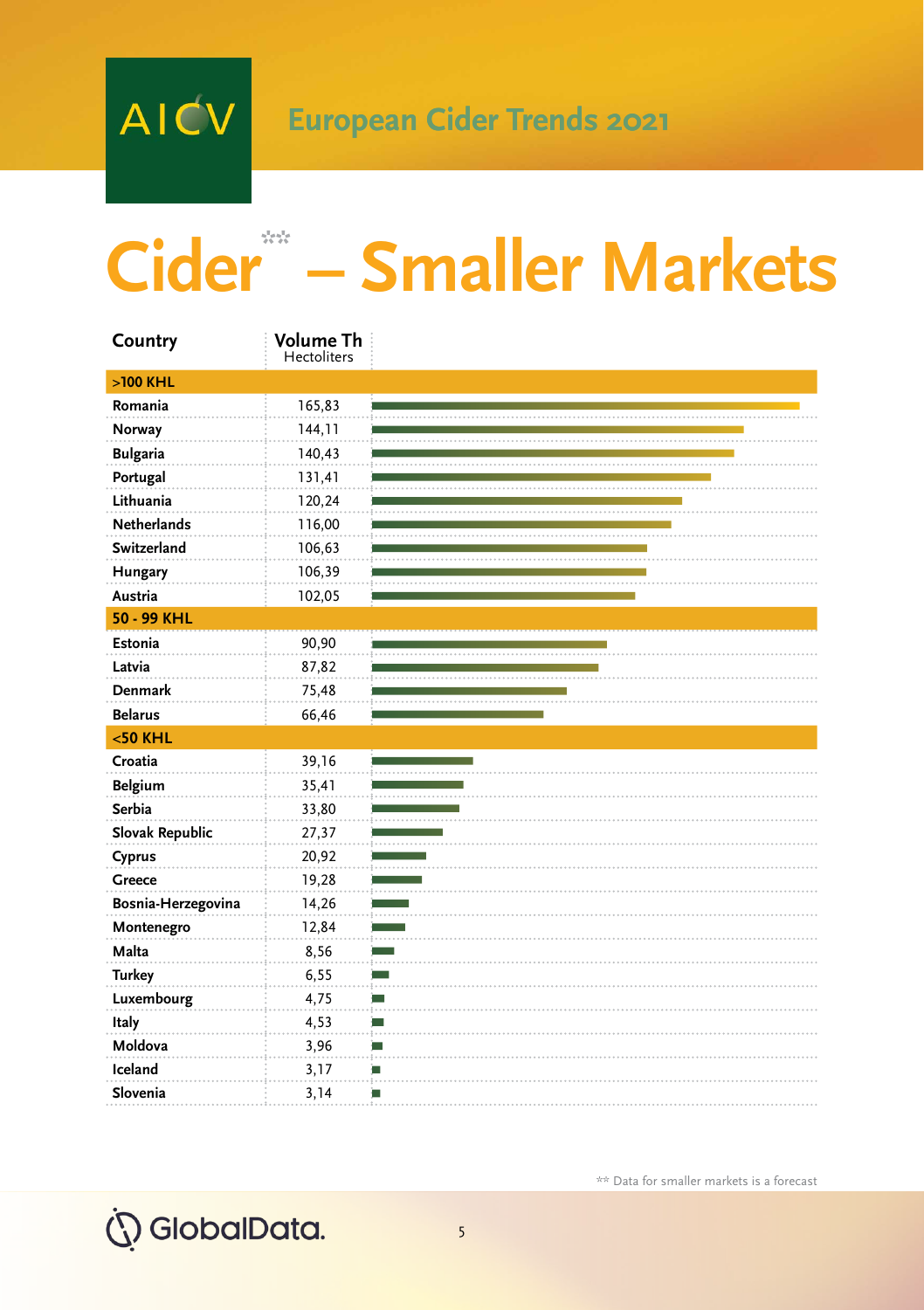### **Europe: Fastest Growing Cider Markets** 5YR CAGR

| Moldova               | 31,66 |  |
|-----------------------|-------|--|
| Macedonia             | 27,29 |  |
| Slovenia              | 25,71 |  |
| Ukraine               | 24,66 |  |
| <b>Czech Republic</b> | 21,15 |  |
| Croatia               | 18,73 |  |
| Romania               | 14,87 |  |
| <b>Bulgaria</b>       | 13,26 |  |
| Russia                | 11,99 |  |
| Hungary               | 10,11 |  |
| Poland*               | 9,98  |  |
| Malta                 | 8,19  |  |
| Portugal              | 7,63  |  |
| <b>Netherlands</b>    | 7,33  |  |
| Latvia                | 7,26  |  |
| Bosnia-Herzegovina    | 6,90  |  |
| Norway                | 5,96  |  |
| <b>Belarus</b>        | 5,52  |  |
| Serbia                | 4,75  |  |
| Greece                | 4,66  |  |
| Sweden                | 4,63  |  |
| Austria               | 3,75  |  |
| Slovak Republic       | 3,54  |  |
| <b>Denmark</b>        | 2,24  |  |
| <b>Belgium</b>        | 1,71  |  |

\* Including Somersby which is classified as a beer in Poland in the GlobalData database

### **is GlobalData.**

AICV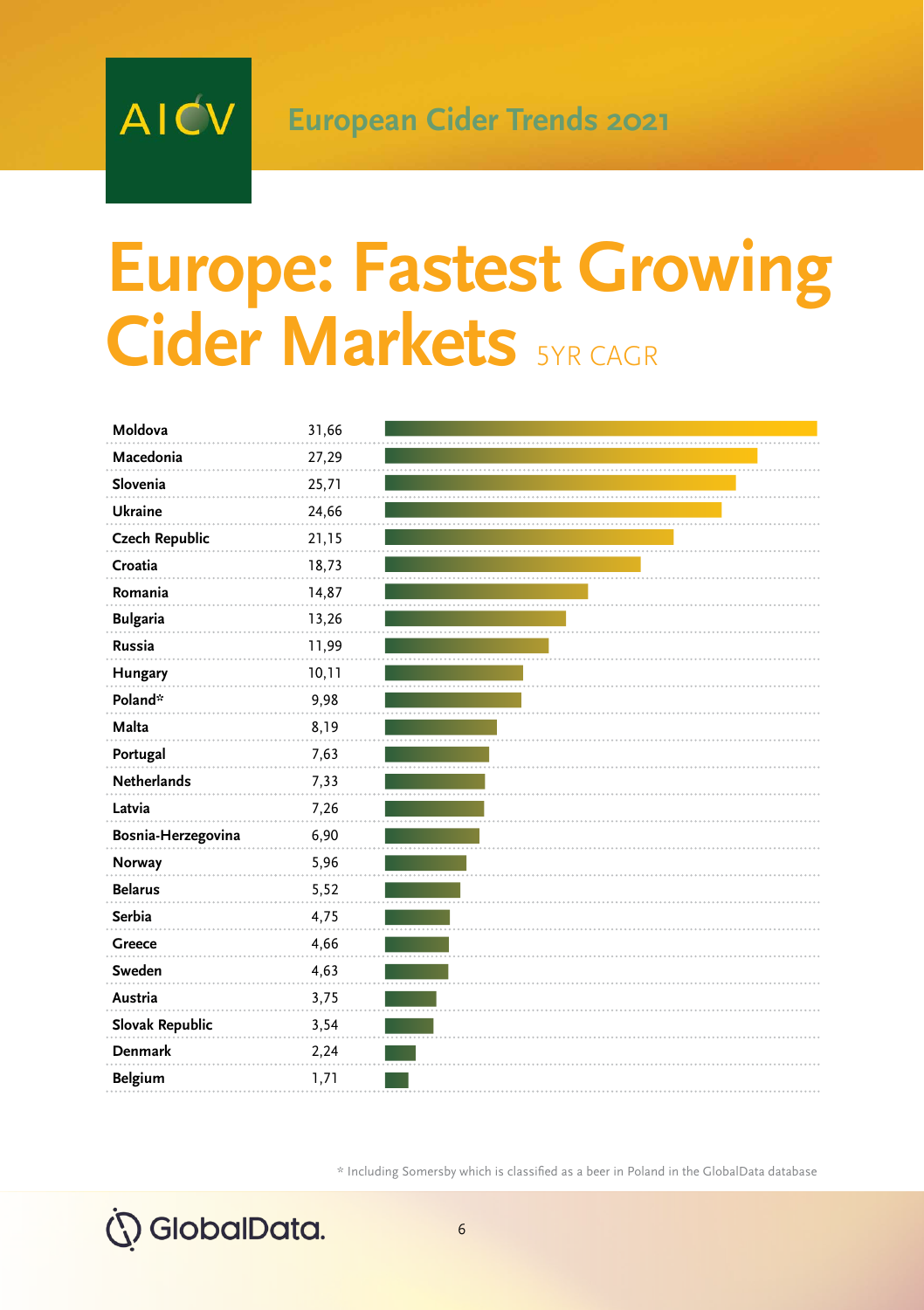### **Cider Is Still Predominantly European**

| Regional Share of Consumption, 2020* | <b>Volume Th</b><br>Hectoliters | % of Volume Th<br>Hectoliters |
|--------------------------------------|---------------------------------|-------------------------------|
| West Europe                          | 11.968,26                       | 48,3%                         |
| Africa                               | 3.969,24                        | 16,0%                         |
| North America                        | 2.818,49                        | 11,4%                         |
| Australasia                          | 1.862,88                        | 7,5%                          |
| <b>East Europe</b>                   | 2.319,50                        | 9,4%                          |
| Latin America                        | 1.282,72                        | 5,2%                          |
| Asia                                 | 541,50                          | 2,2%                          |
| Middle East,<br>North Africa         | 36,88                           | 0,1%                          |

#### **Global Cider Volumes**

AIĆV

|                                                                                                          | 2013 | 2014 | 2015 | 2016 | 2017 | 2018 | 2019 | 2020 |
|----------------------------------------------------------------------------------------------------------|------|------|------|------|------|------|------|------|
| Volume Th<br>Hectoliters 21.755,46 22.831,22 23.787,77 24.393,21 25.337,66 26.247,58 26.181,54 24.799,48 |      |      |      |      |      |      |      |      |

\* Data for smaller markets is a forecast

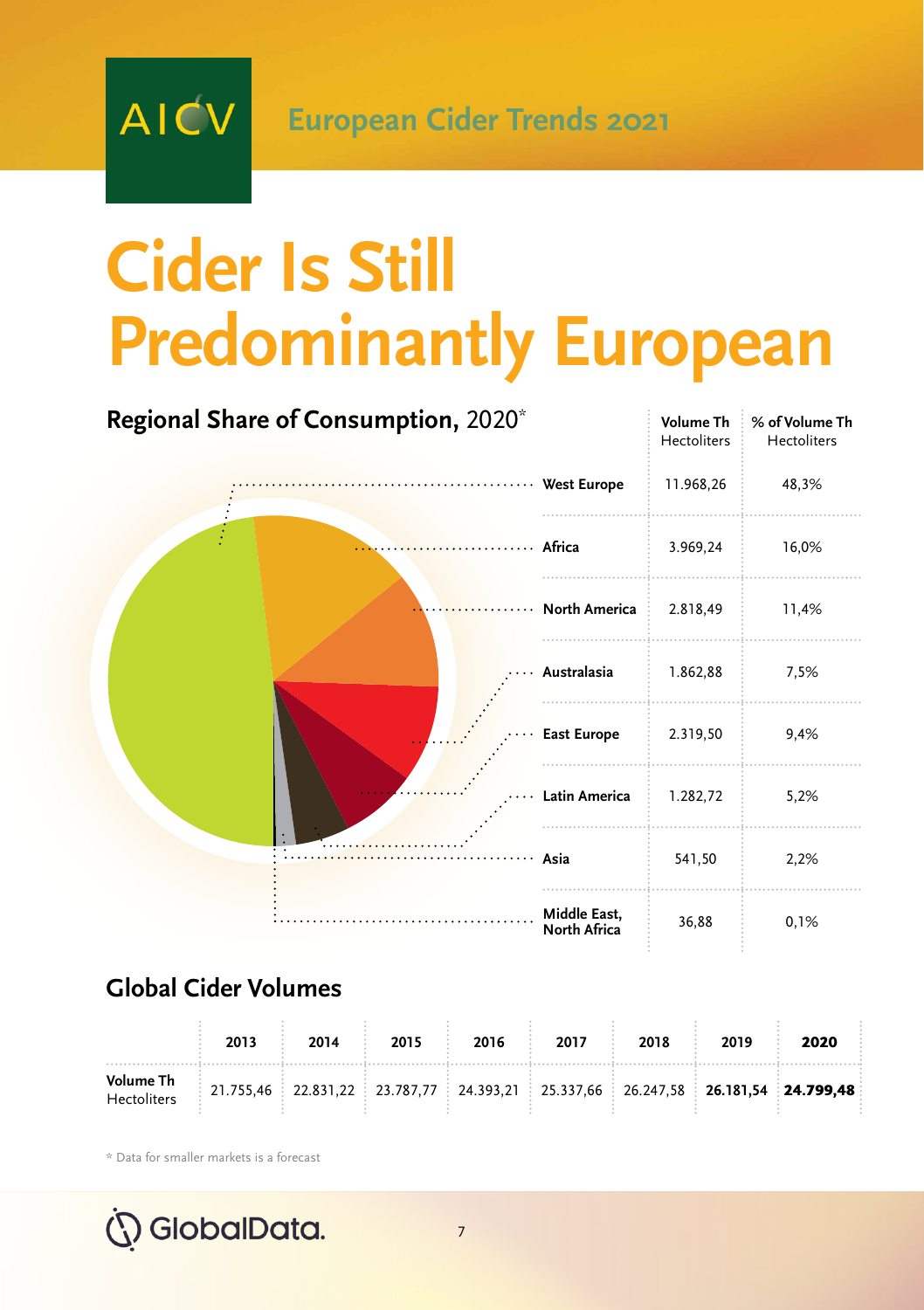### **AICV labelling commitment for ciders and fruit wines**

Members of AICV adopted a Memorandum of Understanding (MoU) on the provision of nutrition information and ingredient listing for cider and fruit wine sold in the EU. In its General Assembly of 17th of June 2021, members of AICV agreed upon a commitment on the provision of the energy value and list of ingredients on cider and fruit wine, as well as a number of specific principles and rules of implementation of these commitments. With that, AICV advocates for an ambitious self-regulatory approach that takes into account consumer information needs as well as sector specific aspects.

Concretely, signatories of this MoU commit to:

**AICV** 

- Provide nutritional information per 100ml with the energy value in kJ/kcal on-label, while other nutritional information is optional and can be provided on-line
- Provide ingredient labelling, where ingredients must be listed in descending order of weight as recorded at the time of manufacturing following the provisions of regulation 1169/2011. This information will be made available either on-label, or on-line with on-label easy reference.

Signatories will support producers to meet the target dates to achieve market share (by volume) set out in this MoU:

- 50% of market to include the above by June 2022
- 65% of market to include the above by June 2023
- 80% of market to include the above by June 2024

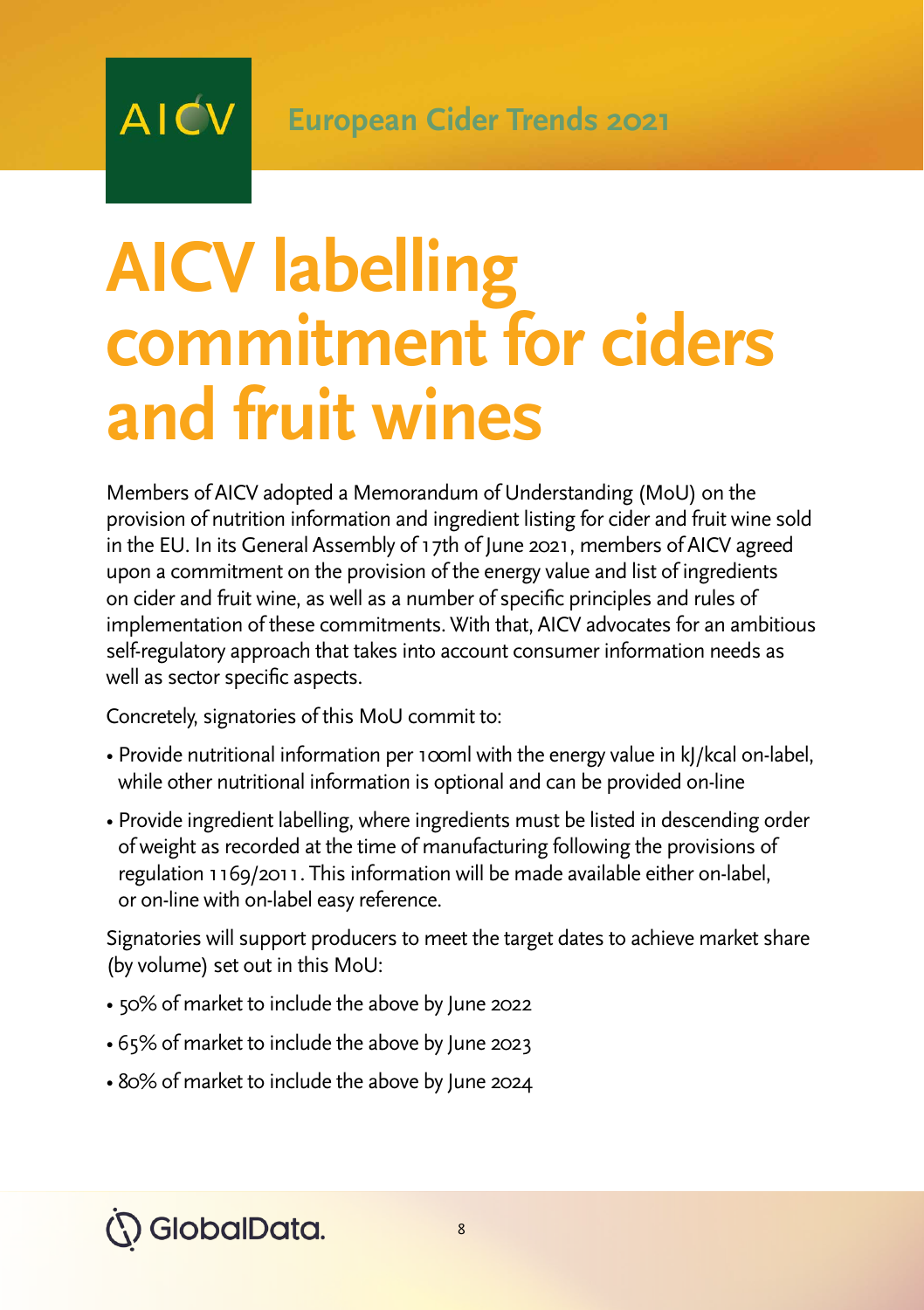### **Key Events**

**AIĆV** 

### **Global Cider Forum**

The yearly event organised by AICV entitled Global Cider Forum has quickly become an industry event of the year. Organised since 2017, it offers every year expert insights on industry trends and challenges, tasting of ciders from around the world, and networking with expert cider makers,



marketing directors, sales managers, suppliers, and others.

More info at www.aicv.org

### **World Cider Day**

As of 2013 we celebrate World Cider Day every 3rd June. With World Cider Day we aim to provide an international platform for cider lovers, cider makers, cider innkeepers and retailers from across the globe. Each can provide and share information on activities and events that they are holding to celebrate World Cider Day in their own countries and in their own language, by directly posting their activities. On this special day, we promote the wide variety and characteristics of cider, we



open our doors to welcome consumers into our cideries to enjoy our ciders responsibly. And we learn more about everyone's appetite for cider and how they prefer to celebrate this great drink!

More info at www.worldciderday.com

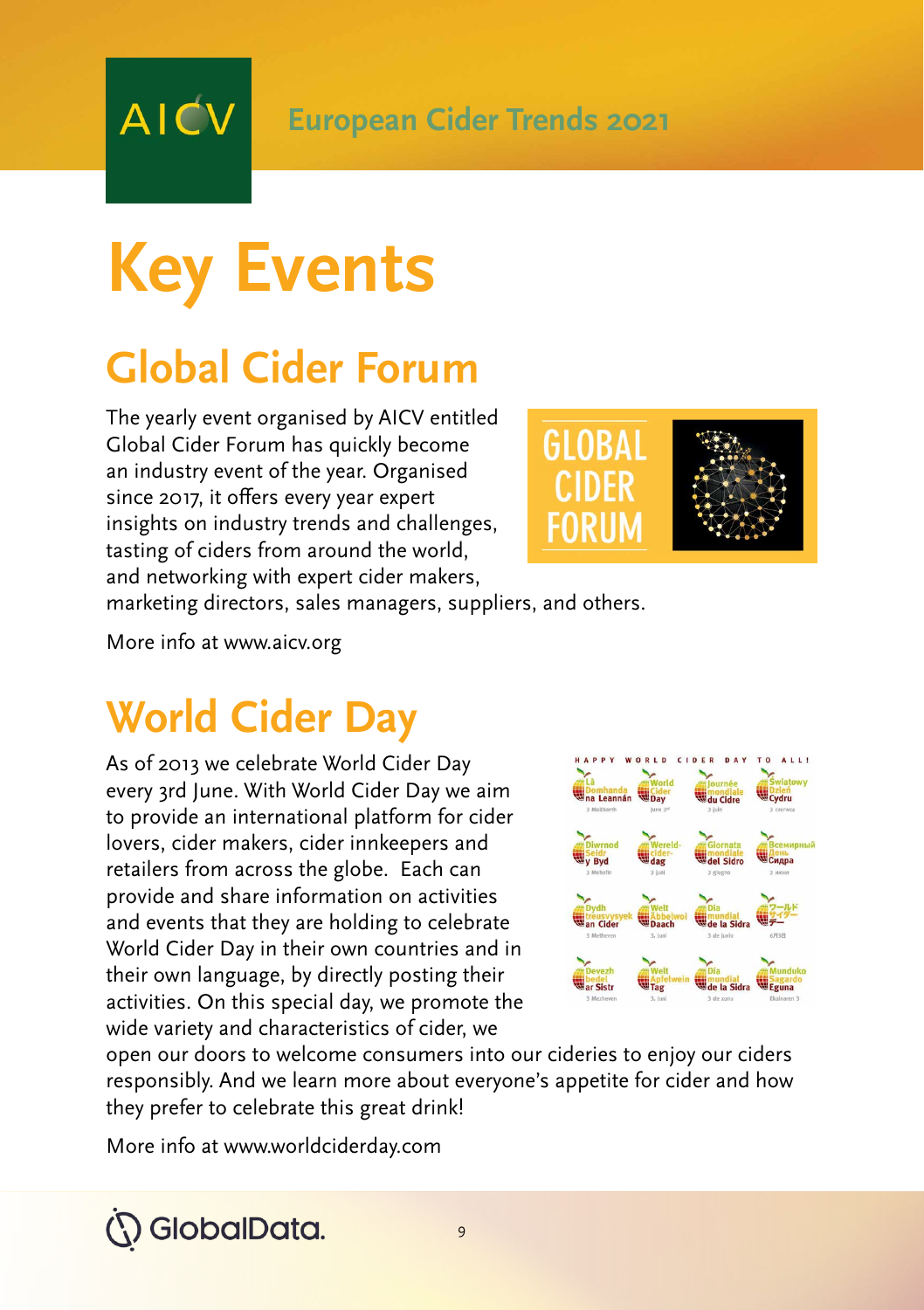## **AICV**

**AICV** 

The European Cider and Fruit Wine Association, formally set up in 1968, with a permanent secretariat in Brussels, represents producers of cider and fruit wine from the following European countries: Belgium, Denmark, Finland, France, Germany, Ireland, Luxembourg, Poland, Spain, Sweden, the Netherlands, and the UK.

Representation to AICV is either via national trade associations or by direct company participation. Members of AICV include trade associations from the largest cider markets across the EU and represent all major cider makers including Heineken, Carlsberg and C&C. Collectively, this stands for more than 80% of all cider sold across Europe.

#### **The main objectives of AICV are:**

- To represent the interests of its members among the EU authorities and institutions.
- To develop any initiative with a view to promoting its industries.
- To constitute a forum for the development of greater cooperation and solidarity among its members.

Members commit themselves to produce cider and fruit wines from fermented fruit juice. This is manifested in the AICV Code of Practice that stipulates:

- Cider and Perry are made from the fermentation of the juices of apples and pears, respectively, without the addition of distilled alcohol.
- Fruit wines are made from the fermentation of the juices of fruit, other than grapes.

The Code of Practice is the industry's response to ensuring that high quality and innovation are foundations for product success.

The European Cider and Fruit Wine Association promotes responsible consumption and enjoyment as a cultural/social norm, with a view to preventing and reducing alcohol abuse and related harm, discouraging any type of excessive consumption. AICV members participate actively in the work of the overall European alcoholic drinks industry in developing best practice in this area.

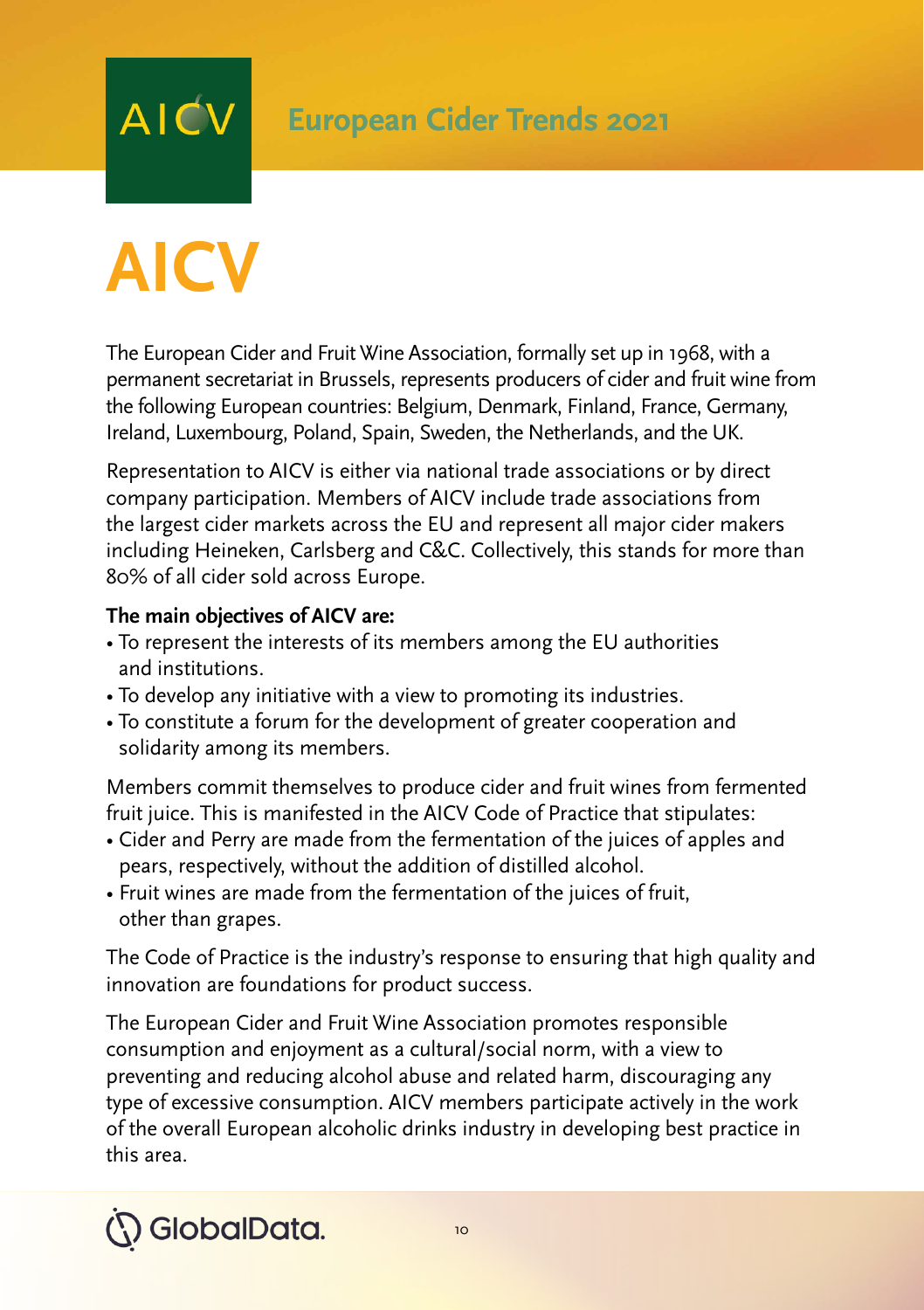### **AICV Members**

**Heineken International BV Carlsberg Breweries A/S C&C Group Plc**

**Belgium** Konings

**Denmark** Danish Brewers Association

**Finland** Finnish Federation of the Brewing and Soft Drinks Industry

**France** Syndicat National des Transformateurs Cidricoles (SNTC)

**Germany** Verband der Deutschen Fruchtwein- und Frucht-schaumwein- Industrie e.V. (VdFw)

**Ireland** Cider Ireland – The Independent Irish Cider Makers' Association

**Luxembourg**  Ramborn Cider Co **Poland** Polish Wine Council – Związek Pracodawców Polska Rada Winiarstwa

**Spain** Asociación Española de Sidras (AESI)

**Sweden** Brannland Cider Kopparberg Brewery AB Åbro Bryggeri

**United Kingdom** The National Association of Cider Makers (NACM)

#### **Observer members**

Bevisol, UK Bucher Unipektin, Switzerland Mosterei Möhl AG, Switzerland Yablochny Spas, Russia Distell, South Africa.